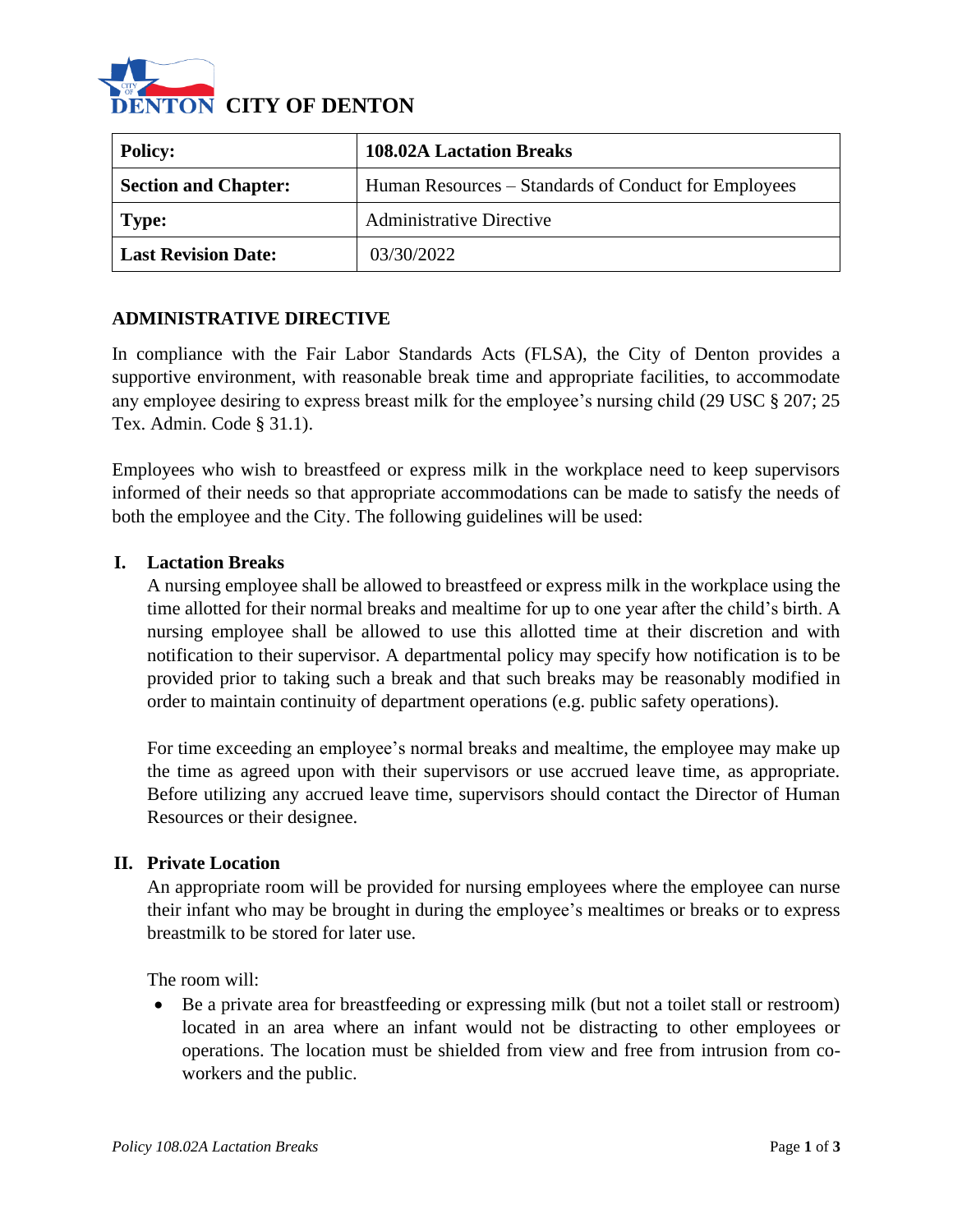- Have accessible electrical outlets for electric breast pump use and a sink within the building with a clean, safe water source for hand washing and rinsing out breast pump equipment.
- Will contain a comfortable chair with arms for nursing.

If needed, scheduling will occur to ensure that all those needing the room will have the opportunity to use it.

Employees occupying such private areas shall either secure the door or otherwise make it clear to others that the area is occupied with a need for privacy. All other employees should avoid interrupting an employee during an authorized break, except to announce an emergency or other urgent circumstance.

If employees prefer, they may also breastfeed or express milk in their own private offices or in other comfortable locations agreed upon in consultation with the employee's supervisor and/or the Human Resources Department.

Nursing employees are responsible for keeping lactation break areas clean and sanitary.

## **III. Milk Storage**

Expressed milk can be stored in the employee's personal cooler or an employee will have access to store expressed milk in a designated refrigerator/freezer in the workplace. Employees should provide their own spill-proof containers, clearly labeled with their name and date, and employees shall remove such containers when their work day or shift ends. Those using a City-owned refrigerator are responsible for keeping it clean.

## **IV. Staff Support**

Supervisors are responsible for informing pregnant and nursing employees about this directive, and to direct employees to the Human Resources Department to discuss processes and practices that will help facilitate each employee's infant nursing goals. It is expected that all employees will assist in providing a positive atmosphere of support for nursing employees. Supervisors are prohibited from discriminating against employees who have a need to breastfeed or express milk.

## **REFERENCES**

• None

# **REVISION HISTORY**

| <b>Revision Date</b> | Policy Owner     | Summary                                                                                       |
|----------------------|------------------|-----------------------------------------------------------------------------------------------|
| 03/30/2022           | S. Kuechler (HR) | $\bullet$ Revisions and Updates to Admin. Directive, approved by S.<br>Hensley on $3/26/2022$ |
|                      |                  |                                                                                               |